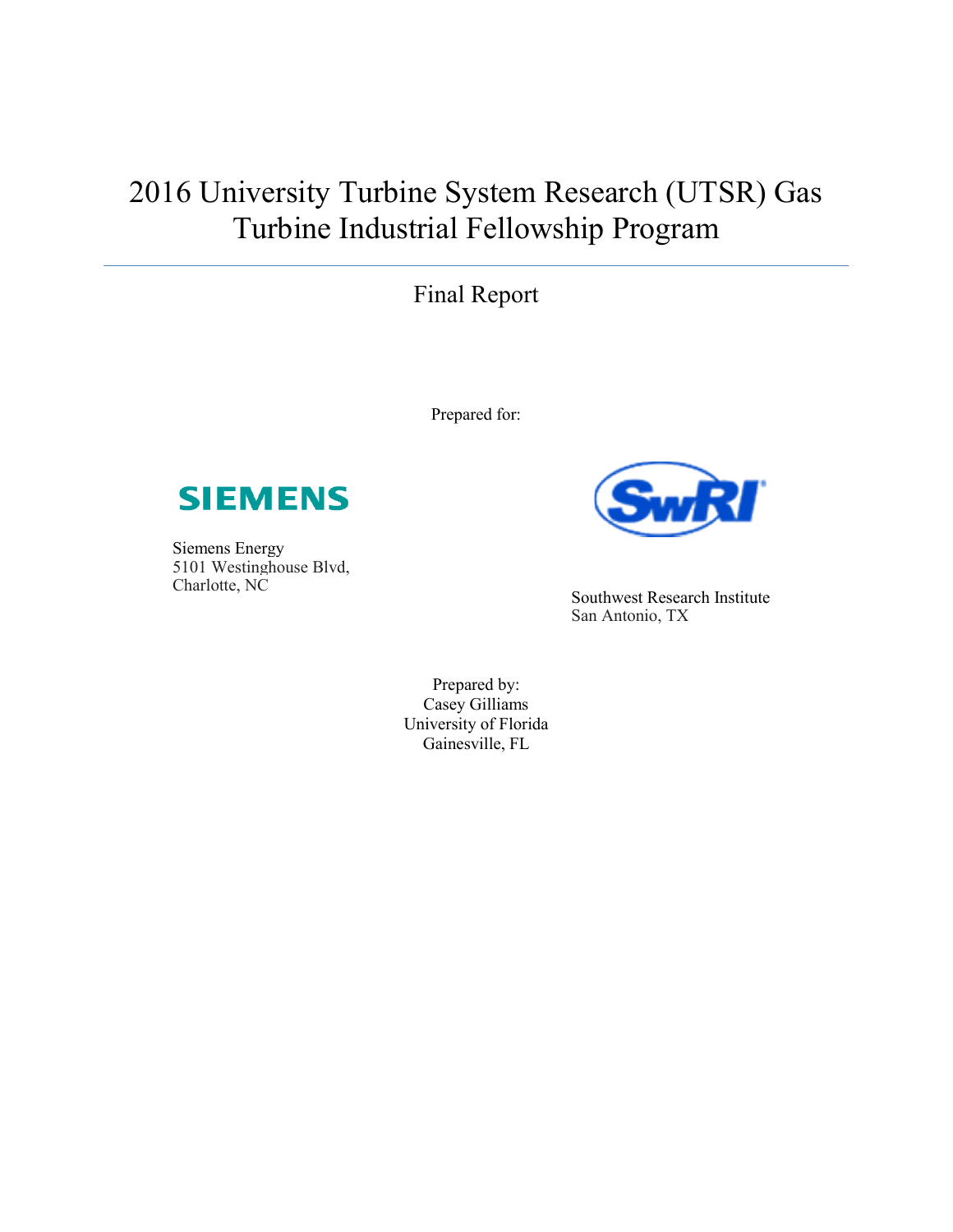# **Table of Contents**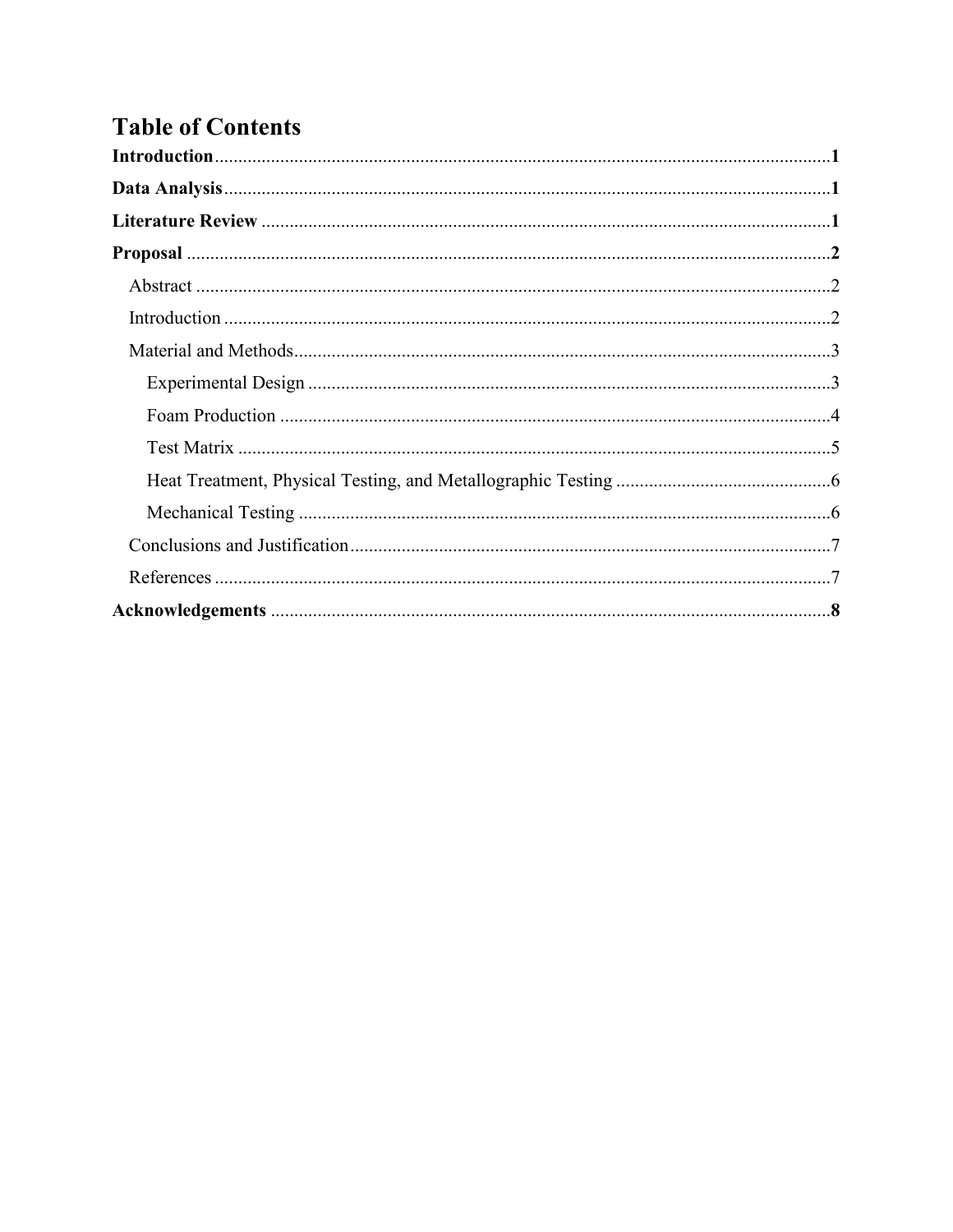# **Introduction**

Materials Technology is a global group within Siemens Energy with operations in in the United States, Germany, and China. This internship was hosted at the Charlotte, NC campus where the group's primary focus is research and development with respect to metals and coatings. They perform a wide variety of tasks ranging from material analysis, material selection, consulting work, and experimental work, with their primary concern being technology development. Interning for them has been a valuable learning experience that has been a great introduction into the gas turbine industry. This internship provided the opportunity to become more proficient with various materials topics as well as gain insight into the daily life as a materials engineer in the gas turbine industry.

The work performed during this fellowship can be broken down into three general components: data analysis, literature review, and a proposal for experimenting with metallic foams. Though discussed as separate topics, quite a few of the projects overlapped, requiring both data analysis and literature review. The data analysis and literature review that was performed will be briefly described in this report; however, the bulk of this report will be summarizing the proposed experiment.

# **Data Analysis**

There were several projects that required analyzing data. One of the projects consisted of analyzing High Cyclic Fatigue (HCF) data in order to generate a Haigh diagram. This diagram is used by the design engineering team to determine if the material in question can withstand the vibratory stress of engine operation in the proposed design. Another project consisted of comparing creep data of different alloys. In another project, raw data was given in order to compare the rate of erosion of Thermal Barrier Coatings (TBC) currently under development.

# **Literature Review**

A substantial part of the literature reviewed was for material comparisons. Mechanical and physical properties of similar alloys were compared through extensive literature search including published papers, material data sheets from vendors, and through the use of the company's materials database. After obtaining a general idea of their properties, presentations were created in order to easily see how the materials compared. A similar process was also used in order to determine trends for materials that were not within the company's material data base. Rather than making a presentation, a data package was created where all the information gathered about the material was combined into one source and used to determine a general trend in properties. After having a general idea of a material's properties, a specific property curve can be estimated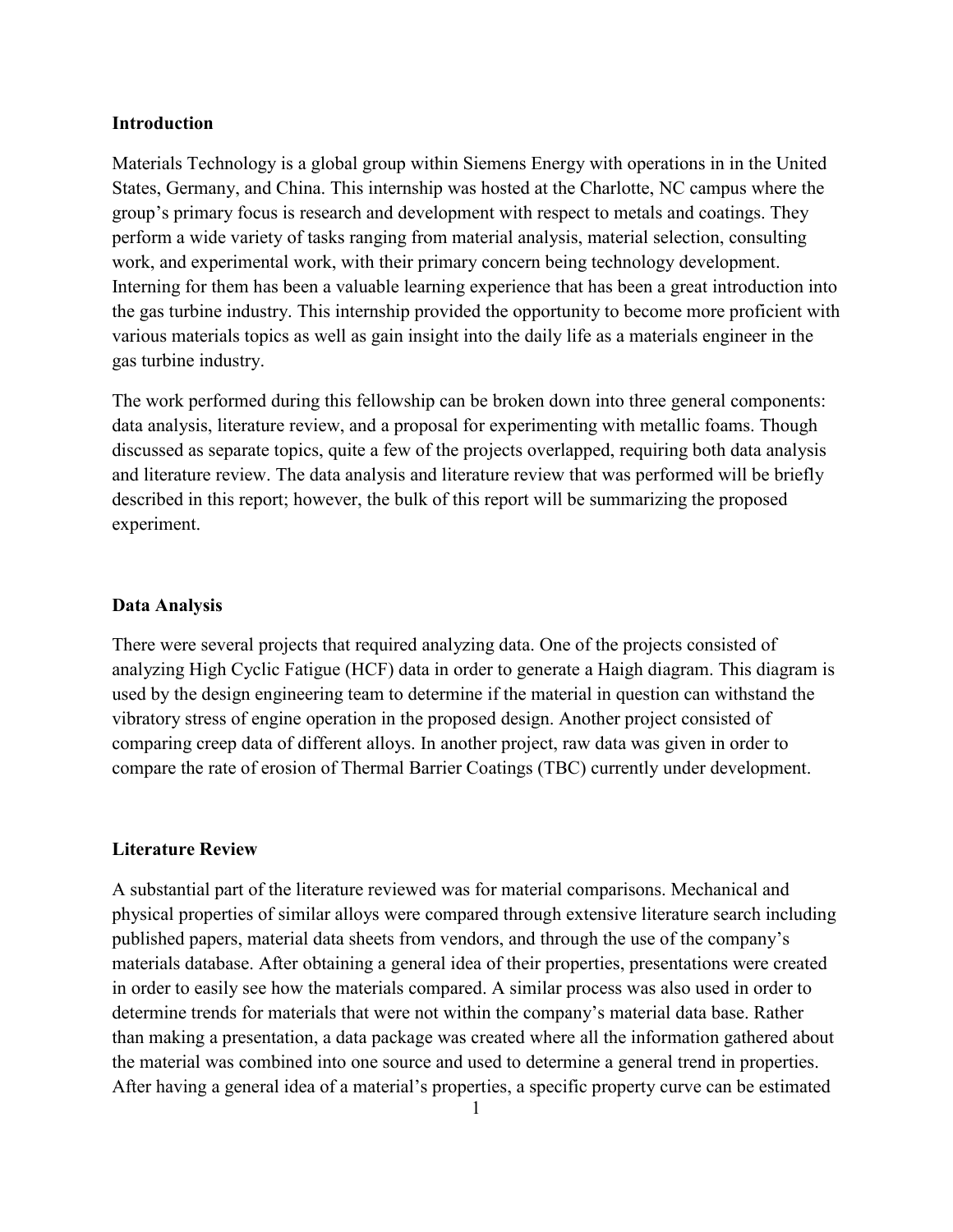and uploaded to the company's database to be referenced or used in the design process. Another task was to perform patent searches in order to determine the composition of various superalloys. One of the projects assigned was to create a comprehensive overview of metallic foams, discussing their properties, production methods, current uses, and their potential for use in the gas turbine industry. This project was further developed to create the experimental proposal described in this report.

#### **Proposal**

Metallic Foams for Industrial Gas Turbine Use

# *Abstract*

The technological developments in the gas turbine industry have been all about increasing efficiency. One of the potential technologies or materials systems that could help in increasing the efficiency of a gas turbine is metallic foams. The properties of superalloys as metallic foams have not been extensively researched. Specifically, literature on the mechanical properties of superalloys as foams are severely lacking. The purpose of the proposed study is to expand on the knowledge of the mechanical properties of superalloy metallic foams using IN625 as a starting point. This study will utilize a total of 125 samples of IN625 undergoing various heat treatments (temperature range from 25 °C to 1100 °C), metallurgical analyses, physical testing, and mechanical testing.

#### *Introduction*

Industrial gas turbines (IGT) operate in environments with continuous cyclic exposure to high temperatures, strenuous mechanical loads, and are under constant exposure to corrosive and erosive factors. This harsh environment encourages the further development of technologies that would provide environmental protection while improving overall power generation. Several technological improvements allow the operation in increasingly severe environments including: changing chemical compositions, optimizing the components such as with complex cooling patterns, and the use of directionally solidified and single crystal blades. The evolution of coatings from simple bond coats to more complex thermal barrier coatings in combination of complex cooling schemes allow for turbine components to operate in conditions above the alloys melting point. All these technological advancements have one goal in mind: to increase efficiency and power. The increase in efficiency is a main driver of technological advancement. Currently, one of the most efficient IGT, a combined cycle turbine, is operating at 61.5% efficiency with inlet temperatures of 1,600°C [1]. This leads to the question "What is the natural progression of technological advancement that would lead to higher efficiencies?" There are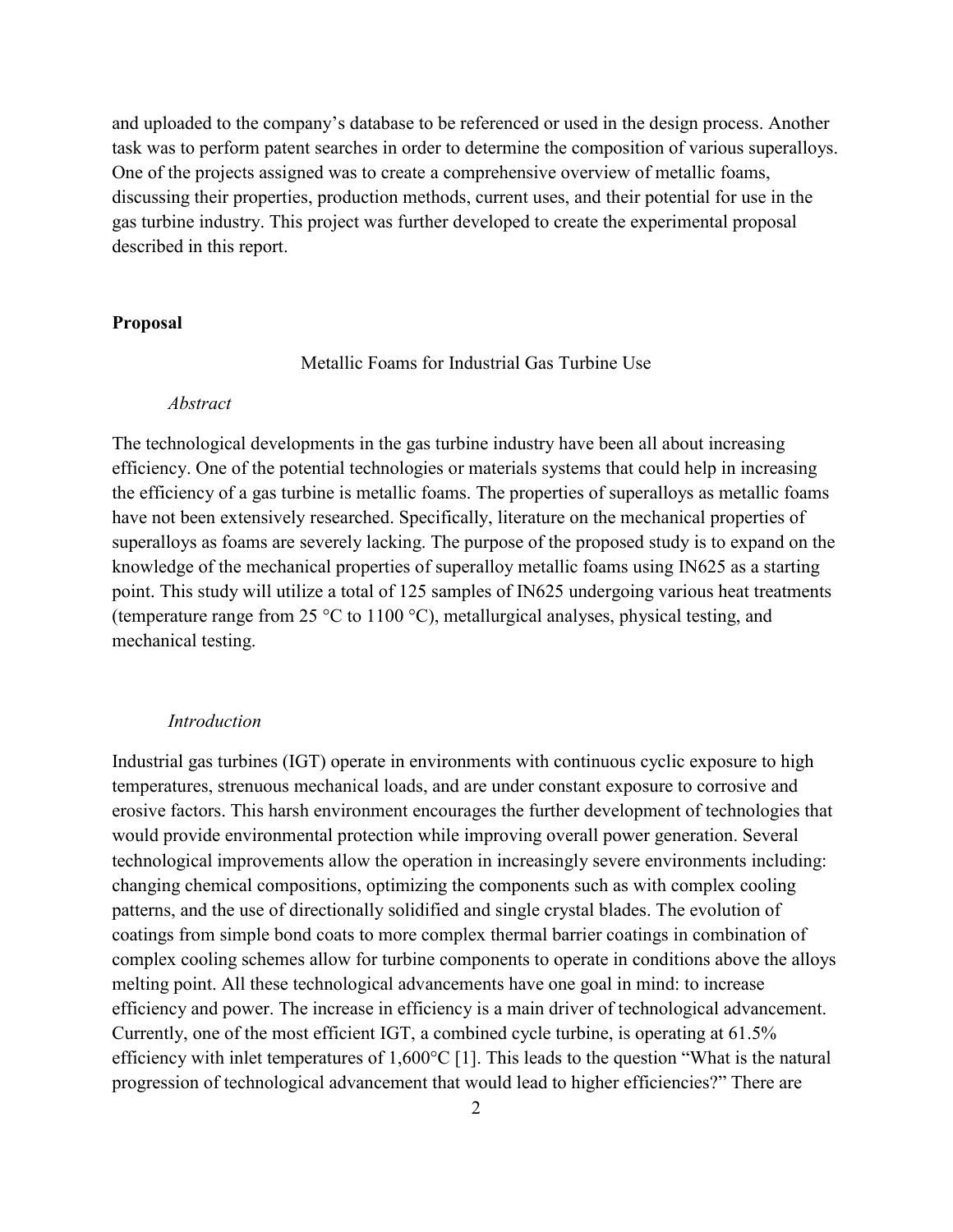numerous technologies that could attribute to this goal; one such technology is metallic foams. Currently, metallic foams have found uses in the aerospace industry as seals between stages in the engine and as structural parts in the turbines [2]. Their properties such as their low density, high temperature and mechanical stability, vibration dampening, and resistance to oxidation and corrosion [3] make them an option worth exploring for possible application within the IGT industry.

A greater part of the research that has been conducted on metallic foams use aluminum as the primary metal; however, there have been efforts to produce foams from other metals such as steels, zinc, and magnesium [4]. Few studies have been published on the use of superalloys as foams. Nickel based superalloy foams have been developed [5-7] and the technology exists to foam superalloys [8]. The mechanical properties of these foams have not been fully explored. Choe et al performed a study on the compressive creep properties of Ni-Al and Ni-Cr- Al superalloy foams at elevated temperatures. They found that Ni-Al foams have creep rates higher than Ni-Cr-Al foams. Both Angel et al and Queheillalt et al formed foams based upon Inconel 625 (IN625), a nickel-chromium based superalloy. Neither paper looked extensively at the effects of high temperature on the mechanical properties of IN625. Angel et al performed compression tests in temperatures up to 600°C, finding that compressive strengths are slightly reduced at increasing temperature and increased at higher densities. Queheillalt et al also performed compressive tests, finding the Young's modulus and yield strength's to be comparable to theoretical models, with no further exploration of mechanical properties. Both papers primarily focused on the foaming technique required to form the foam.

The focus of this proposal will be on furthering the knowledge of the mechanical properties of superalloy foams, in this case: IN625. The proposed experiment would perform tests that would mimic an IGT environment: high temperatures and high mechanical loads. The intended tests include temperature (SEM, density, porosity), creep, tensile, and fatigue tests.

# *Materials and Methods*

### Experimental design:

This study would utilize a total of 125 samples of IN625 (composition found in Table 1) undergoing various heat treatments and mechanical tests. The number of samples per test was chosen was based on Mead's resource equation (non-blocked) to ensure the data is statistically relevant.

$$
E=N-T
$$
 (Eq. 1) [9]

Where E is the degrees of freedom in error and should be between 10 and 20, N is the degrees of freedom in the number of samples, T is the degrees of freedom in the number of treatments. For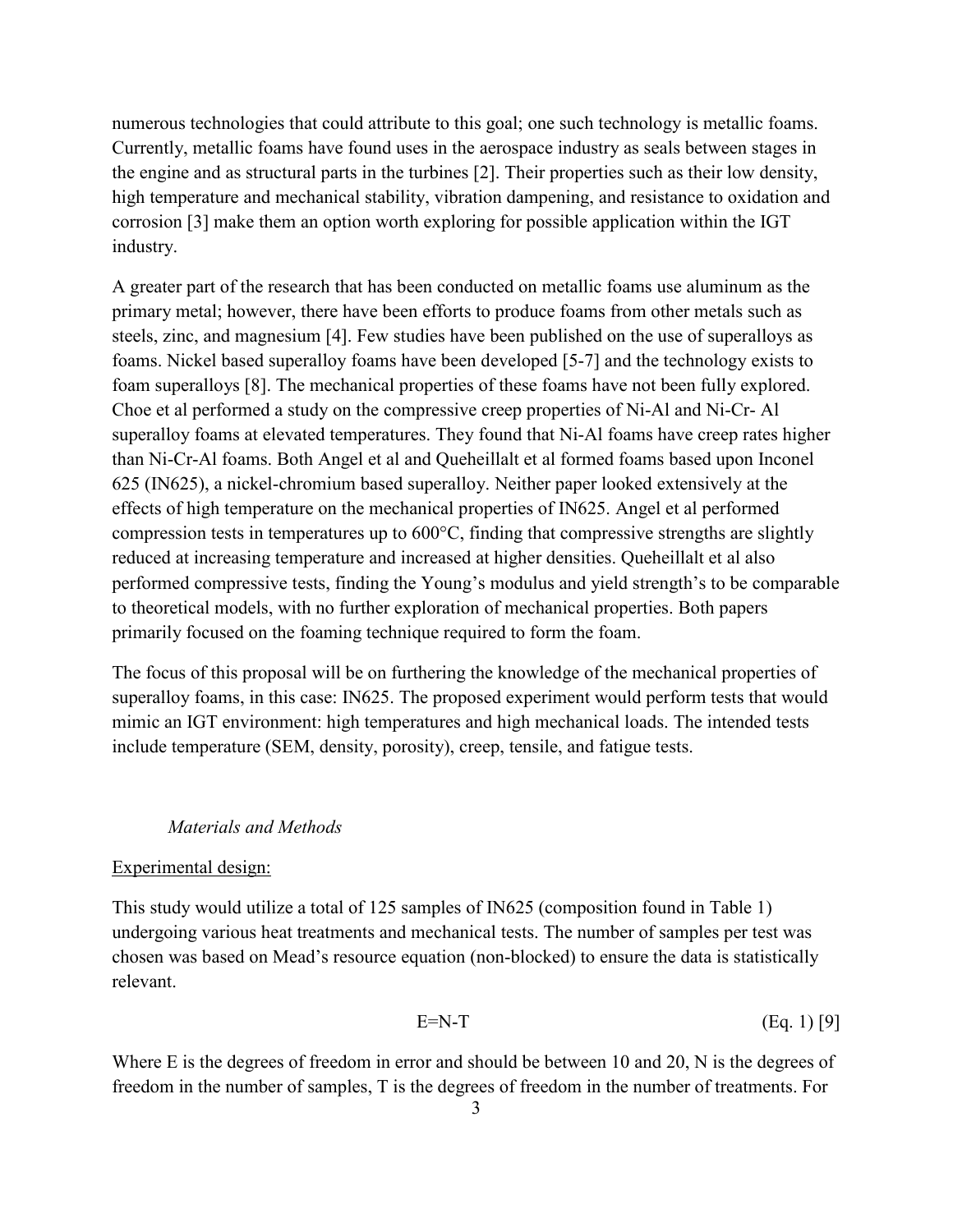example, according to this equation, 16 samples are required in order to be statistically relevant for the heat treatment test  $(T=3)$ . This allows for 4 samples per temperature and test. Samples will be tested at 25<sup>o</sup>C, 500<sup>o</sup>C, 800<sup>o</sup>C, 1100<sup>o</sup>C. These temperatures were chosen in order to create a range of temperatures typically experienced in an IGT. The maximum tested temperature was based upon the melting temperature of IN625 (1290 °C-1350 °C) [10]. The samples will undergo mechanical testing as well as a heat treatment with subsequent physical testing. Samples will be machined with a diamond saw in order to minimize cell damage [12]. All tests will follow recommendations made by Ashby et al in "Metal foams: a design guide" and/or Banhart in "Manufacture, characterisation and application of cellular metals and metal foams".

| Ni   | ◡             | Ð   | Mo   | Ta)<br>Nb<br>.<br>+ |     | Mn   | $\sim$<br>ΩI |       |       | Al   | m.<br>. . | $\sim$<br>$\sim 0^*$ |
|------|---------------|-----|------|---------------------|-----|------|--------------|-------|-------|------|-----------|----------------------|
| 58.0 | $20.0-$       | 5.0 | 8.0- | $\sim$<br>-<br>$-4$ | ∪.⊥ | 0.50 | 0.50         | 0.015 | 0.015 | 0.40 | 0.40      | 1.U                  |
| mın  | 22 O<br>2.0.0 | max | 10.0 |                     | max | max  | max          | max   | max   | max  | max       | max                  |

**Table 1. IN625 composition. \*If determined [10]**

### Foam Production

As Siemens does not produce its alloys in house, it would be up to the vendors to decide on the optimal route based on specifications given to them. These specifications could include properties such as porosity and pore size, density, and composition. Metallic foams can be foamed through several different routes, as seen in Figure 1. Due to the high temperature melting point of the IN625, the vendor would most likely want to go a powder precursor route. This would reduce cost as heating to IN625's melting point would not be required.



**Figure 1. Methods for forming metallic foams [2].**

It is suggested using a method similar as to what was described by Angel et al would result in a foam suitable for the proposed testing. Angel et al formed the foam through a process called Slip Reaction Foam Sintering (SRFS). This process is based on a metallic suspension, where metallic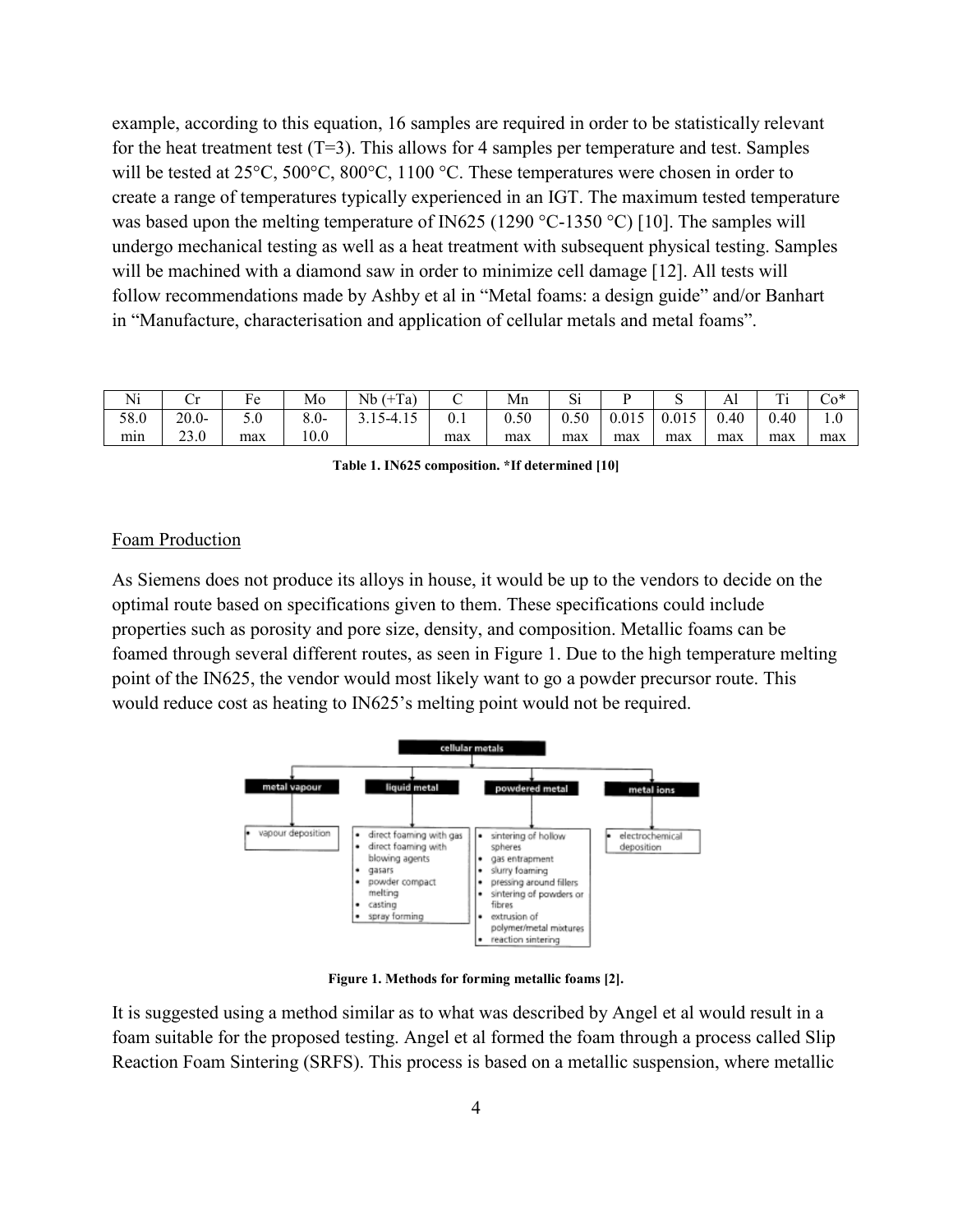powders are mixed with a dispersant, solvent, and concentrated phosphoric acid. This process is visually described in Figure 2. As mentioned previously, Queheillalt et al formed a foam based on IN625. The foam was formed by converting reticulated polymer foam into carbon foam, which was used as a template for metallic particle coating. However, the final structure had a carbon core, which would not be suitable for the desired purpose. Thus the SRFS process would be more desirable.



**Figure 2. Slip Reaction Foam Sintering (SRFS) process [5].**

The processing parameters would need to be adjusted in order to make the foam more suitable for the desired application. This would include optimizing density, pore size, and porosity.

**Heat Treatment & etc. Tensile Test** 100h 300h 1kh | 1k c | 10k c | 100k c **25 (°C)** 4 - - 4 4 4 4 **500 (°C)** 4 5 5 5 4 4 4 4 **800 (°C)** 4 5 5 5 4 4 4 4 **1100 (°C)**<br> **1100 (°C)**<br> **1100 (°C)**<br> **1100 (°C)**<br> **1100 (°C)**<br> **1100 (°C)**<br> **1100 (°C)**<br> **1100 (°C)**<br> **1100 (°C)**<br> **1100 (°C)**<br> **1100 (°C)**<br> **1100 (°C)**<br> **1100 (°C)**<br> **1100 (°C)**<br> **1100 (°C)**<br> **1100 (°C)**<br> **1100 (°C)**<br> **Samples Fatigue Test Treatment Temperature (°C)**

#### Test Matrix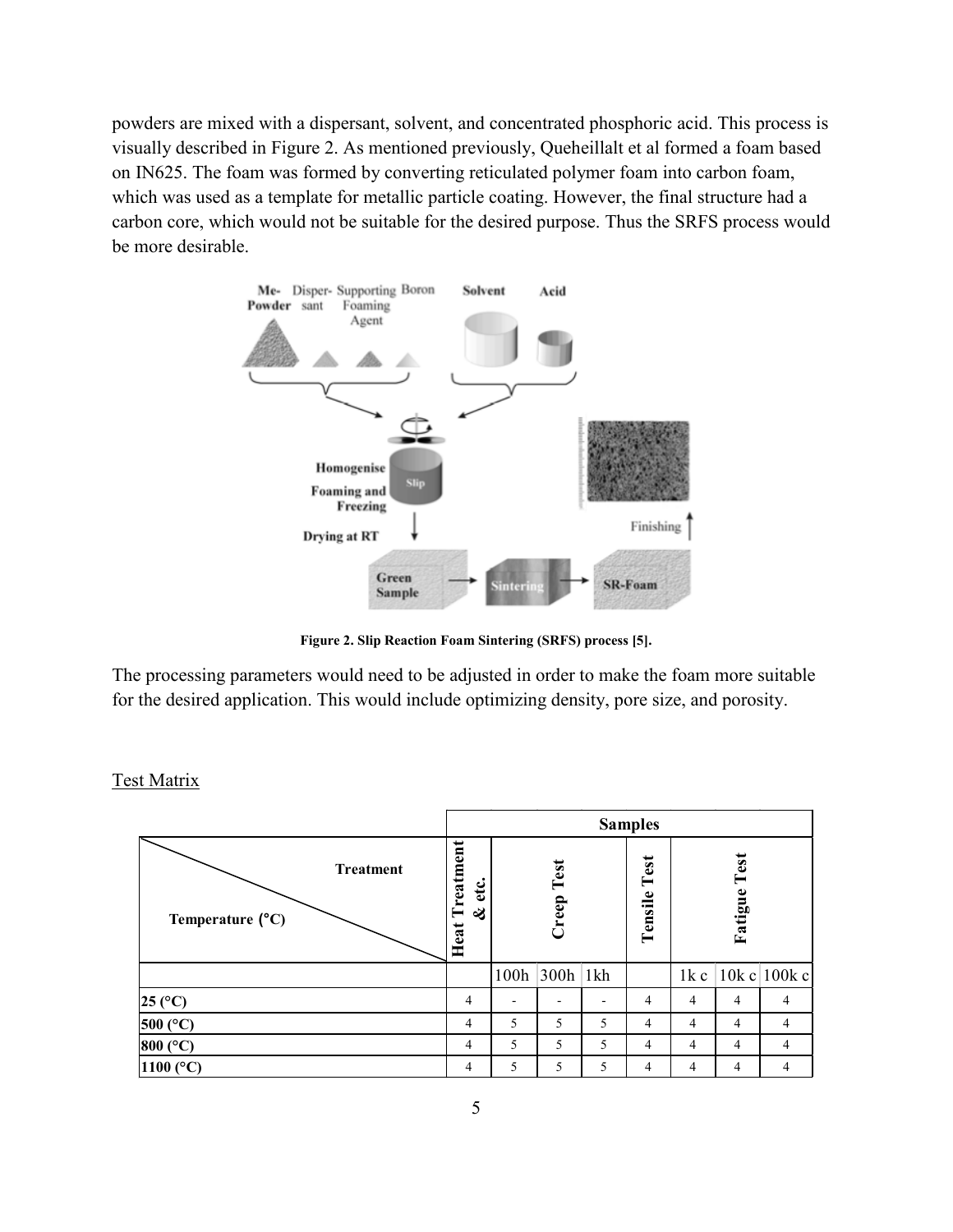### Heat Treatment, Physical Testing, and Metallographic Testing

As seen in the test matrix, a total of 16 samples will undergo heat treatment, physical testing, and metallographic testing. 4 samples will remain at room temperature (25°C ) and all other samples will be placed into furnaces at 500°C, 800°C, and 1100°C with 4 samples per temperature. Samples will be held at temperature for 10 hours. They will be rapidly quenched in order to retain the microstructure. Samples will undergo density testing via mass measurements and Archimedes' principle. Pore size analysis will be completed to see if porosity remains constant. Samples will then be polished following metallographic standards and imaged with a scanning electron microscope (SEM). According to Figure 3, phase change begins to occur at higher temperatures. It is expected to find presence of carbides in samples treated at 1100°C (2012°F) and 800°C (1472°F).



**Figure 3. TTT diagram for A625 at high temperatures [11].**

# Mechanical Testing

Samples will undergo creep, tensile and fatigue tests. Typical standards for each test will be followed and all mechanical tests will be run at 500°C, 800°C, and 1100°C. Tensile and fatigue tests will also be run at 25°C. As seen in the test matrix, 16 samples will undergo tensile testing, fatigue tests will have 48 samples, and creep tests will have 45 samples. Tensile samples will be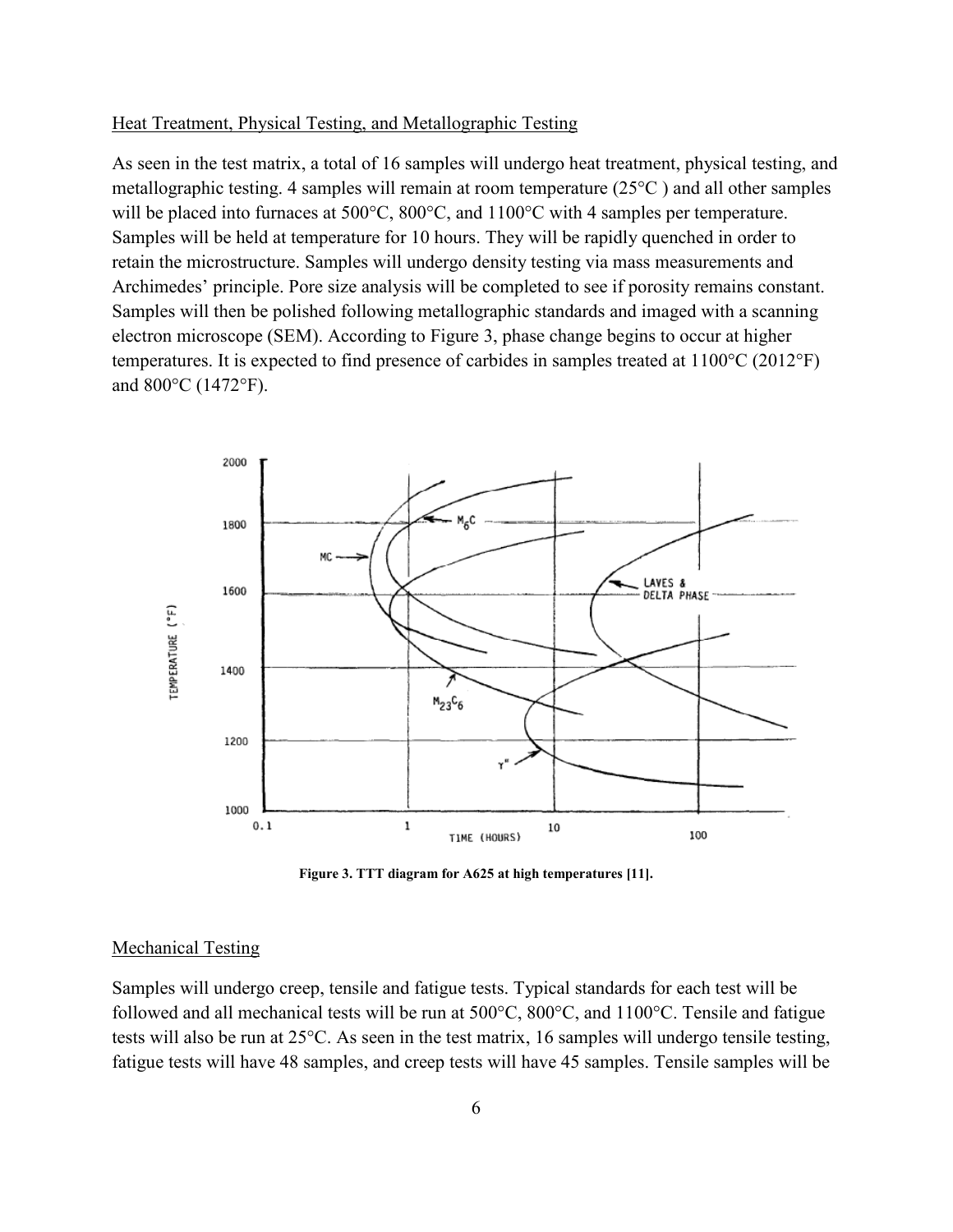machined to shape, following ASTM E8-96a (or the Siemens equivalent), where the thickness should be at least seven times the cell size [12]. The type of fatigue test, whether it be low cycle or high cycle, will be determined based on the intended use of the foam. They will be performed at 1000 cycles, 10000 cycles, and 100000 cycles. Creep tests will be performed at 100 hours, 300 hours, and 1000 hours. The number of cycles for the fatigue test and the time duration for the creep test were chosen in effort to give a broad range of data.

# *Conclusions and Justification*

Metal foams are a class of novel materials with a wide variety of applications. Their low density, high temperature resistance, and dampening properties give them the potential for use in the IGT industry. Metallic foams have already been implemented in the aerospace industry as structural components in turbines and as seals. As jet turbine engines and IGT are very similar, new technologies and developments in one industry could be implemented in the other, though not without some caveats. For example, replacing structural components in an IGT with metallic foams would not be feasible due to load limitations.

Previous studies for aluminum metallic foams have found that the fatigue strength of aluminum foams are comparable to full dense aluminum alloys but have lower creep ductilities than solid aluminum alloys [12]. Assuming that these trends are consistent with properties of foams in general, the expectant results of this study are that the properties on IN625 as a foam are comparable in some aspects, but primarily the properties should be less than that of solid IN625. Though the properties of foamed IN625 are expectant to be less than solid IN625, it still could have value in IGT applications. Azzi [8] suggested an application for the use of a nickel based metallic foam in a jet engine that would increase efficiency by reducing thermal cycling. This design suggests placing a ring of open cell metal foam directly in front of the turbine blades in order to create a more uniform temperature profile. In a jet turbine, placing metal foam in front of the turbine blades would aid in heat transfer, allowing the heat from the combustion chamber to mix with the cooler air from the primary air stream that surrounds the turbine blades. The more uniform temperature profile would lead to higher operating temperatures and thus an increase in efficiency [8]. A similar idea, with modifications, could be implemented in an IGT.

#### *References*

[1] M. Yuri, J. Masada, K. Tsukagoshi, E. Ito and S. Hada, "Development of 1600°C-Class High-efficiency Gas Turbine for Power Generation Applying J-Type Technology", *Mitsubishi Heavy Industries Technical Review*, vol. 50, no. 3, 2013.